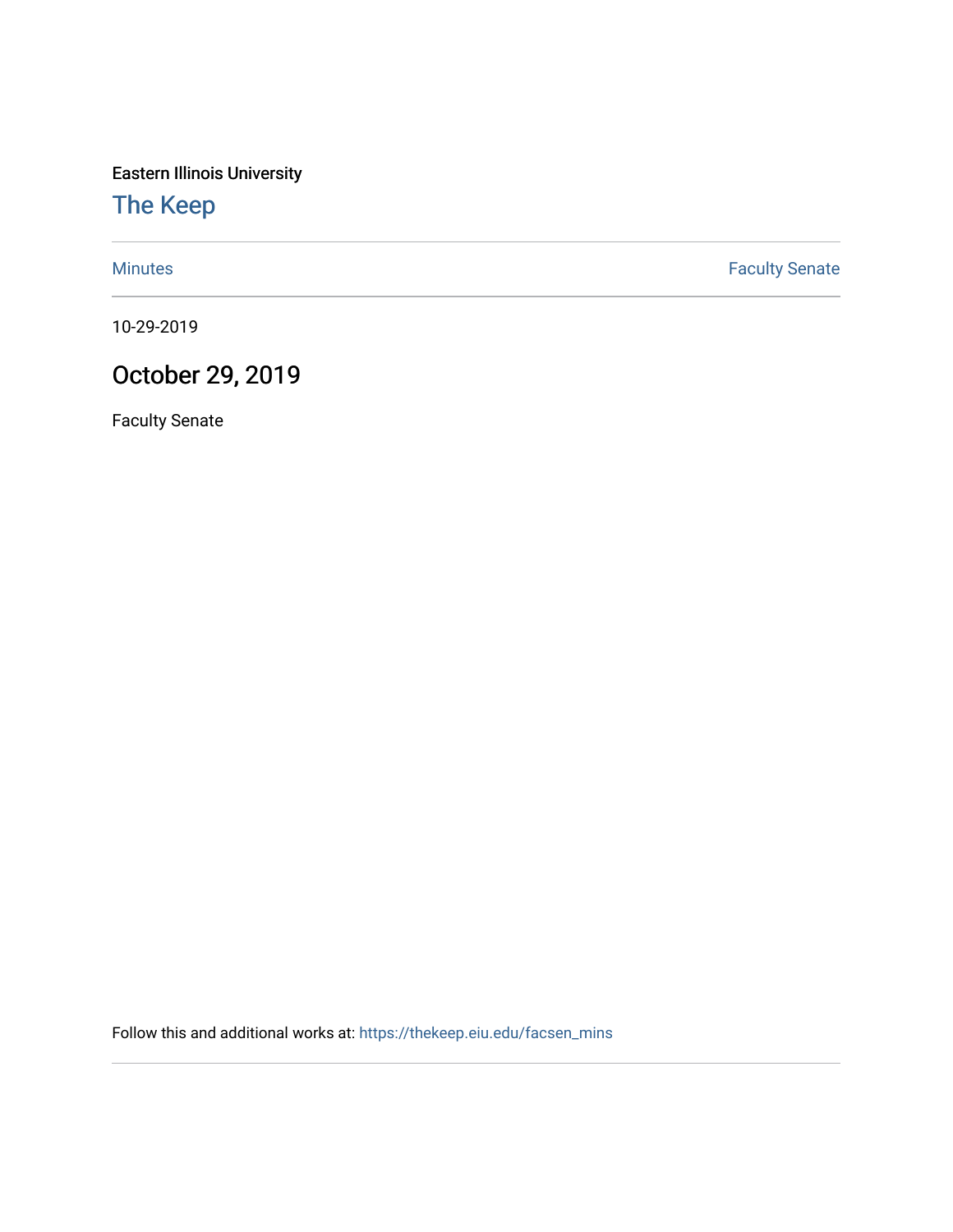

*the minutes summarize the proceeding, and do not constitute a verbatim transcript*

I. Call to Order

- Chair of Faculty Senate, C.C. Wharram, called the meeting to order at 2:00 pm
- Senators in attendance: Abebe, VanGunten, Barnard, Chahyadi, Holly, Hugo, K. Shaw, N. Shaw, Stowell, Wharram, Brantley, Gosse, White, Eckert, Scher
- Guests: JJ Bullock (DEN reporter); Provost J. Gatrell; AVPAA J. Hood

II. Approval of Minutes.

Motion (VanGunten/Abebe), Holly abstain

- III. Committee Reports
	- Executive
		- o Wharram: meeting held on 10/21/2019. President appointed Dean Z. Newell (Library), D. Holly (Anthropology), and S. Park (English) to Think Tank; they join Senate appointees T. Abebe (Economics), M. Dobbs (Business), and M. Mueller (Political Science). Think Tank will be meeting soon. Searches underway/soon for VP Student Affairs, VP Business Affairs, and Director of Admissions. General desire of BoT to make interim positions permanent.
		- o Stowell: "Mental Health Early Action on Campus Act" bill signed by Governor, but not yet actuated (7/1/2020). Concern that it will be an unfunded mandate. EIU is in the process of hiring one counselor now. Certainly rising demand for mental health services, with # of students seeking help increasing.
			- *Discussion*
				- Gosse: other universities are supporting escalating needs with student fees
				- Stowell [reading act]: "No Section of this Act may be funded by student fees created on or after July 1, 2020."
		- o Wharram: Senator Scher was appointed to textbook rental committee without formal Faculty Senate approval (apologies!). Call for retroactive vote. Motion (Stowell/N. Shaw). Motion carries. Scher abstains.
			- Senator L. White arrives (2:17 pm)
	- Elections & Nominations
		- o Stowell: nothing to report
	- Student Senate
		- o (no report given as student senator Khamisani absent)
	- Student and Staff Relations
		- o Brantley: nothing to report
	- Awards Committee
		- o N. Hugo: 9 nominations (!) for the Luis Clay Mendez Distinguished Service award; Danelle Larson (Music) was chosen as this year's recipient. Motion (N. Hugo/Barnard). Motion carried unanimously.
	- Faculty Forum
		- o Abebe: event for November is not going to work out. Now planning for Spring.
	- Budget Transparency
		- o Barnard: nothing to report